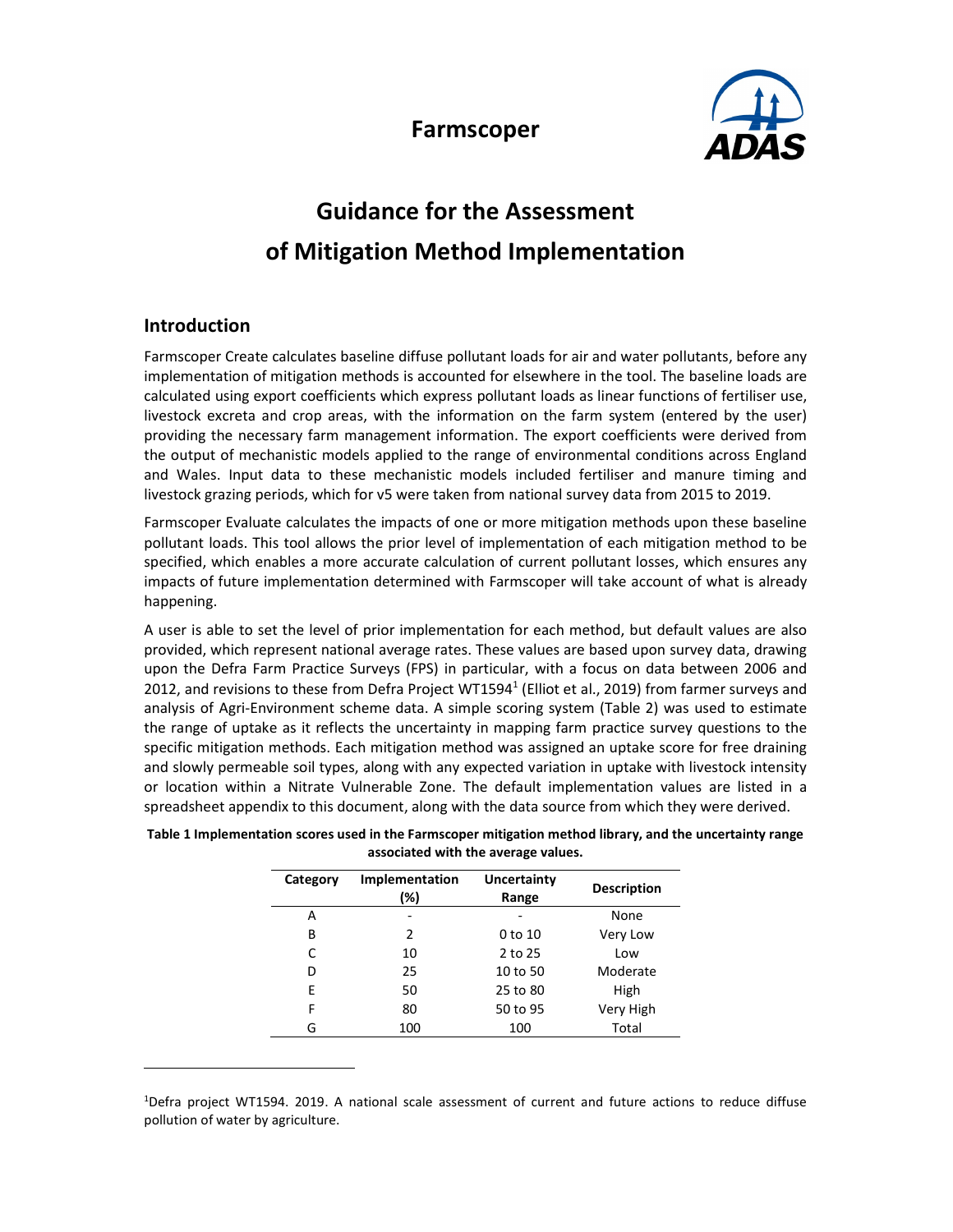The Defra FPS data is from approximately 3,000 farms in any given year, with the data stratified by farm type, and so represents a relatively robust estimate for the national population when estimating mitigation uptake. Assuming that there is no regional bias in method implementation, then Table 2 gives the confidence intervals (95th percentile) on the percentage of farms in a random sample implementing a mitigation method for given percentages of farms nationwide implementing the same method. This table suggests that a sample (i.e. catchment(s)) of at least 50 farms is needed in order for the national data to be representative of the behaviour of the sample.

There are a number of mitigation methods where prior implementation representative of c. 2010 would have been accounted for in the datasets used to create the baseline pollutant losses (e.g. timing of fertiliser applications derived from the British Survey of Fertiliser Practice), and so implementation for these methods is set to zero. These methods are:

- 26. Avoid spreading manufactured fertiliser to fields at high-risk times
- 31. Use clover in place of fertiliser nitrogen
- 32. Do not apply P fertilisers to high P index soils
- 52. Increase the capacity of farm slurry stores to improve timing of slurry applications
- 69. Do not spread slurry or poultry manure at high-risk times
- 72. Do not spread FYM to fields at high-risk times
- 125.Monitor and amend soil pH status for grassland
- 126. Increased use of maize silage

The need for a defined baseline for farm practice means that Farmscoper can only be used to assess the impacts of improvement in farm management from average behaviour, and cannot represent 'below average' practice that must by definition be found on some farms. Although baseline losses in the 'Output' sheet of Farmscoper Create could be modified to reflect poorer management (e.g increase all surface runoff losses of manure), the specification of the rules for mitigation method impacts (e.g. a 10% reduction due to improved manure timing) may not be so appropriate for such a baseline.

There are also two mitigation methods where prior implementation (or the need for future implementation) can also be accounted for when creating farm(s). These methods are:

- 76. Fence off rivers and streams from livestock
- 77. Construct bridges for livestock crossing rivers/streams

The effect of / need for implementation of these can be achieved by specifying whether livestock have access to water either when grazing or travelling to the yard. This can be done in both Farmscoper Create (by selecting the appropriate 'Grazing' option on the 'Farm' sheet) and Farmscoper Upscale (by setting the appropriate options on either the 'Manure' or 'Farm Results' sheet).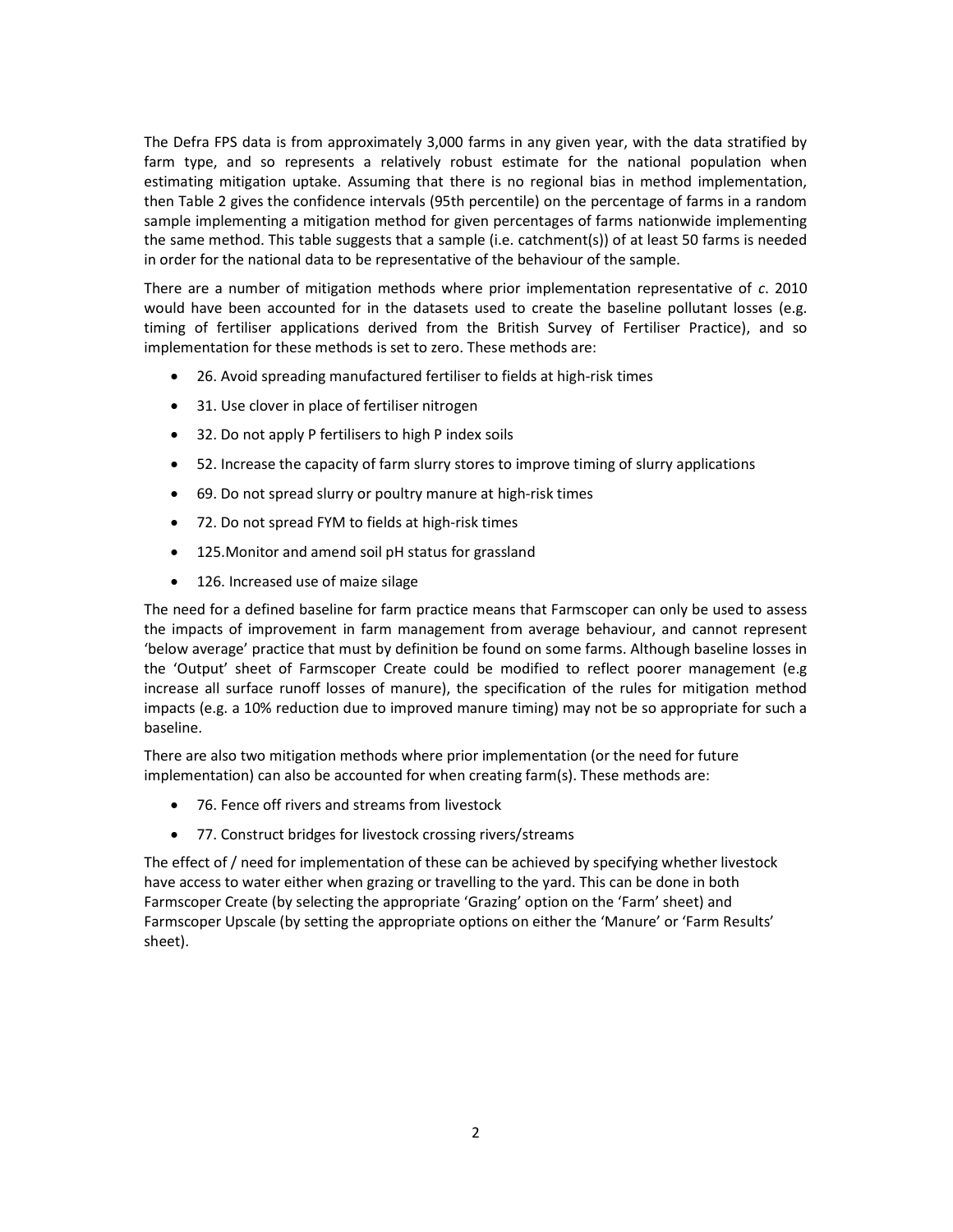|                                 | Percentage of farms implementing mitigation method |          |          |           |           |        |  |  |
|---------------------------------|----------------------------------------------------|----------|----------|-----------|-----------|--------|--|--|
|                                 |                                                    | 2%       | 10%      | 25%       | 50%       | 80%    |  |  |
| Number of<br>farms in<br>sample | 5                                                  | $0 - 14$ | $0 - 41$ | $0 - 59$  | $0 - 89$  | 49-100 |  |  |
|                                 | 10                                                 | $0 - 10$ | $0 - 30$ | $0 - 54$  | 21-92     | 45-96  |  |  |
|                                 | 50                                                 | $0 - 4$  | $1 - 18$ | $10 - 41$ | 35-66     | 62-92  |  |  |
|                                 | 100                                                | $0 - 4$  | $3 - 14$ | 12-37     | $33 - 61$ | 57-100 |  |  |
|                                 | 200                                                | $0 - 4$  | $4 - 15$ | 12-35     | 31-65     | 64-92  |  |  |
|                                 | 500                                                | $0 - 3$  | $4 - 14$ | 14-32     | $31 - 63$ | 59-95  |  |  |

Table 2 Confidence intervals (95<sup>th</sup> percentile) on the percentage of farms in a random sample implementing a mitigation method for given percentages of farms nationwide implementing the same method.

# Estimation of Current Implementation Rates

When estimating prior implementation rates, it is important that the rate is calculated as a percentage of the land or livestock to which the method is applicable. For example, the implementation rate for cover crops should be estimated as a percentage of the spring cropping area. The appropriate data to use for this normalisation at a catchment scale are listed in the spreadsheet appendix to this document. At farm scale it may be appropriate to use different normalisation data as more detailed calculations may be possible, for example an estimate of the percentage of the yard area that had been roofed (as opposed to catchment normalisation as a percentage of farms who had roofed their yards). Note that even where implementation of a mitigation method is required by regulation, current implementation is unlikely to be 100%.

The following approaches can be used to estimate implementation rates for one or more catchments.

#### **Surveys**

Implementation of mitigation methods can be due to a wide variety of reasons, including regulation, agri-environment schemes, farm assurance schemes, good practice, technological advancements and peer encouragement. The simplest way to determine the net impacts of all these different factors is through a survey of farm managers.

As well as determining implementation rates, such a survey could also be used to obtain information on livestock numbers, crop areas, manure management and fertiliser use which can be used to help inform the input data within Farmscoper Create (on the 'Farm' sheet) or Farmscoper Upscale (on the 'Census' or 'Farm Results' sheet.

The Farmscoper method library contains approximately 100 mitigation methods, some of which have limited or no impact on some of the pollutants modelled within Farmscoper, or may have limited impact within the catchment(s) under consideration. Therefore it is sensible to limit a survey on method implementation to those methods that have a significant impact on the pollutant(s) of interest. The simplest way to determine the most important methods is to use Farmscoper to 'Evaluate Methods Individually', assuming zero current implementation for all methods, and then rank the methods in terms of effectiveness. Such an evaluation can either be done on a farm by farm basis or using for the catchment as a whole using Farmscoper Upscale.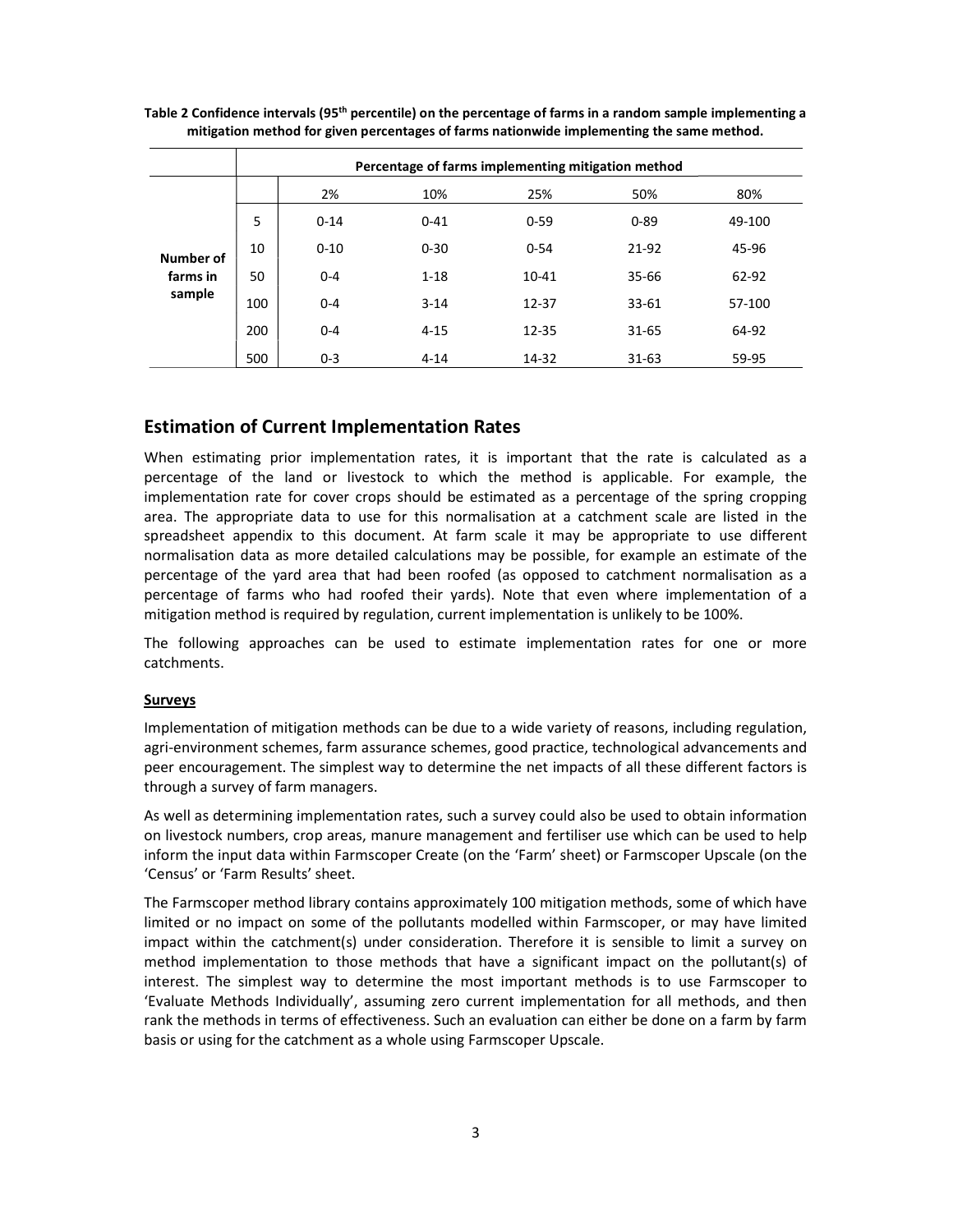## Stakeholder Workshop

An understanding of land management and current and potential future implementation of mitigation methods could be obtained through a workshop of farmers, farm advisors and other stakeholders. Such an approach could potentially allow for all causes of mitigation implementation (e.g. regulation, agri-environment schemes) to be investigated.

## Catchment Visit

For some mitigation methods, implementation can be determined from a catchment visit, although it is important to normalise any observations against all land visited where implementation may have been possible – for example, what length of the river bank was fenced compared with the total length of riverbank in the catchment that is next to grassland fields. The timing of a catchment walk within a year may mean that not all instances of method implementation are captured (for example if cover crops were late sown) or not all instances recorded where a farm practice occurs intermittently throughout a year (e.g. placement of manure heaps).

A catchment visit may also provide some evidence to help determine input data within Farmscoper Create (on the 'Farm' sheet) or Farmscoper Upscale (on the 'Census' or 'Farm Results' sheet, although this is likely to be limited to crop area information.

## Scheme Data

There are a number of current and recently closed agri-environment schemes in England and Wales, each of which have numerous different options that can be implemented on farm. Many of these options have little or no impact on diffuse pollution, but there are others that require changes in practice analogous to the mitigation methods in Farmscoper and some options that require changes in livestock numbers, fertiliser use or land use (representation of these latter options within Farmscoper is described in the following section).

For some scheme options, there is an obvious mitigation method in Farmscoper that can be used to represent it. For other options, it is necessary to compare the details of the scheme prescription with information on what the mitigation methods entail from the Mitigation Method User Guide (Newell-Price et al., 2011) and the Farmscoper Cost tool in order to decide if any mitigation method within Farmscoper is appropriate. Note that a number of options within a scheme may map to the same Farmscoper method – this is typically true for buffer strip options, where scheme prescriptions specify a number of different potential widths, but Farmscoper only has one method, and for a variety of scheme options that are best represented by the 'in-field grass buffer strip' mitigation method. When assessing the impacts of scheme options, consideration should be given to the fact that some options that could be of benefit for water quality (e.g. buffer strips) may have been implemented for other benefits (e.g. biodiversity) and so the full potential water quality benefit may not be realised.

The 'Method List' sheet in Farmscoper Evaluate contains a list of the mitigation methods that can be mapped to options in the following schemes and regulations, which can be used a filter/initial screening tool for any evaluation of a policy mechanism. These are not intended to be definitive guides to scheme options and the methods for representing a scheme should be reviewed when doing a comprehensive analysis of a scheme.

- FRfW (Required) Measures required by the Farming Rules for Water
- **FRfW (Reasonable)** Measures that could be considered reasonable precautions to take under the Farming Rules for Water
- SSAFO Storing Silage, Slurry and Agricultural Fuel Oil regulations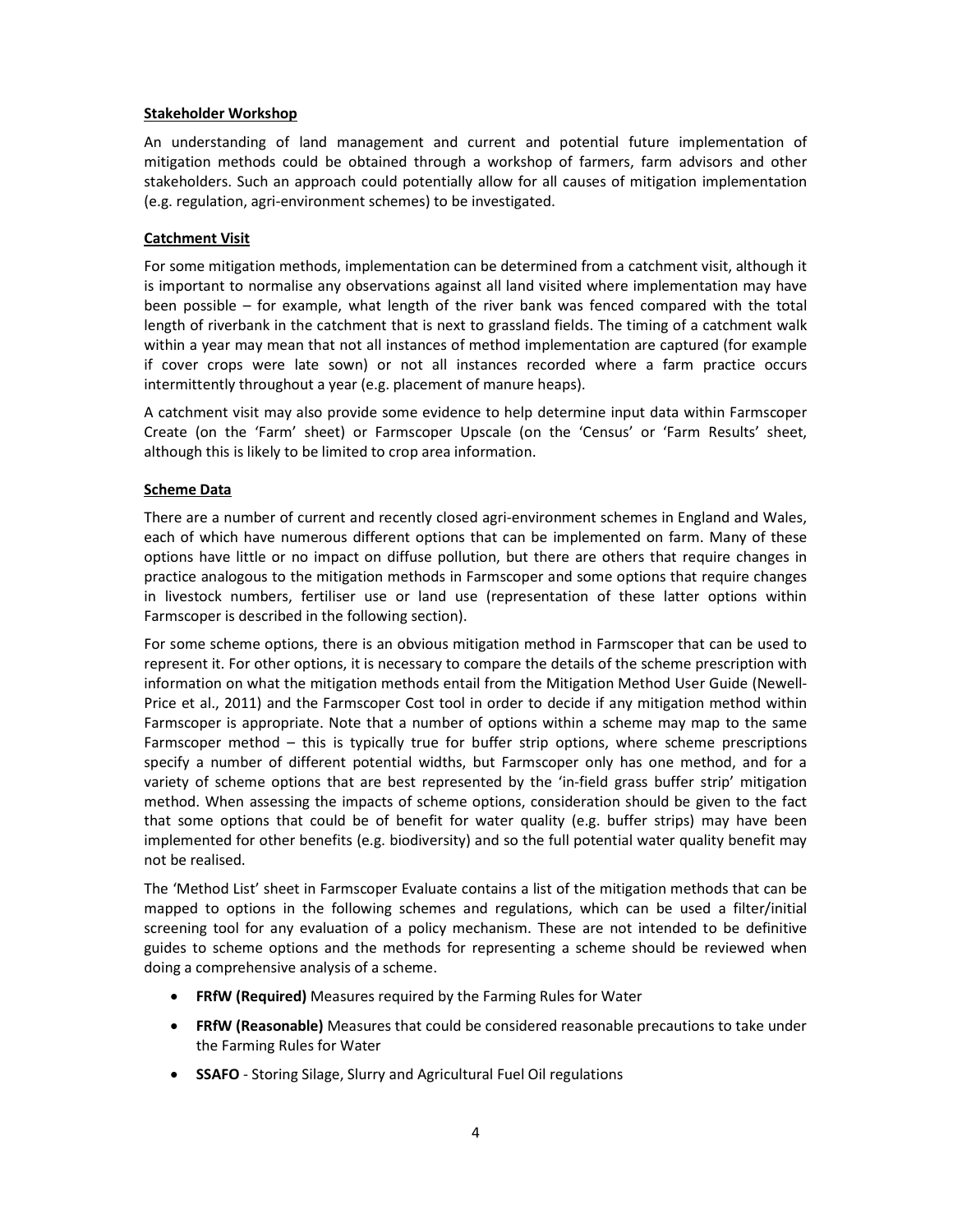- NVZ Cross compliance Statutory Management Requirement 1: Reduce water pollution in Nitrate Vulnerable Zones
- CS Countryside Stewardship (which can be used as a surrogate for previous environmental stewardship schemes). Note: some options are aimed at biodiversity, but have water quality benefits.
- CSF Catchment Sensitive Farming programme of supportive measures such as farm advice, training and capital grants targeted at priority catchments to help reduce soil erosion and nutrient and pesticide losses to water.

The complete scheme data provides details on the extent of implementation of each option, which is typically the count, length or area of option implemented. In order to utilise such data, it is necessary to know the number of fields of the main land uses (i.e. arable, grass, spring cropping) within the catchment of interest, which can either be obtained from official field boundary datasets, or derived from the census data included within Farmscoper Upscale and typical field sizes.

Given the number of times an option has been used, an implementation rate can be derived by dividing this number by the appropriate number of fields within the catchment (i.e. arable fields, for an arable option, spring cropping fields for a cover crop type option).

Given the total length of option implemented (e.g. for a buffer strip), an implementation rate can be derived by dividing this length by the product of total number of appropriate fields and the typical field width (which if fields are assumed to be square, can be taken from the square root of the field area). For example, if there was 400m of buffer strips in 10 fields with a total area of 50 ha, the average field would be 5 ha and so 224 m long if square, so the implementation rate would be (400 / (224 \* 10)) = 18%. Note that this assumes the feature is along one edge of a field only, so it may be appropriate to reduce the implementation rate if this is not actually thought to be case.

Given an area of option implementation, an implementation rate can be derived by dividing this area by the total area of appropriate fields. Note that in this scenario, it is necessary to account for the typical area of a field covered by the scheme option. For linear features (e.g. buffer strips), this can be taken from the typical field length and the typical width of a feature. For other options, scheme prescriptions may specify the typical or maximum area within a field or farm that can be devoted to the option. Where multiple scheme options are being mapped to a single Farmscoper method, it may be appropriate to manipulate the scheme data first and then combine the separate implementation rates that have been derived.

#### Changes in livestock numbers, fertiliser use and land use

Agri-environmental schemes can include specific options that require land use change, restrictions on livestock intensities or reduced use of fertiliser. Comparable methods are not included in the Farmscoper mitigation method library since the impacts of such options can be represented in Farmscoper through modification of the initial input data. If agricultural census data is assumed to represent current practice, and you want to understand the reduction achieved by uptake of these scheme options then it is necessary to alter this data to represent the situation before the scheme was in place.

If the area of land use change is known, then relevant crop areas can simply be increased (decreased) in either the 'Farm' sheet in Farmscoper Create or the 'Census' or 'Farm Results' sheets in Farmscoper Upscale), ensuring that an appropriate land use if decreased (increased) if that land use is also agricultural. Most scheme options restricting fertiliser rates have a maximum rate allowable, which can be differenced from the current overall average application rate (or the rate on land receiving fertiliser) and the net change calculated based upon the area of land under the options and the area not under options. For example, if the average fertiliser rate was 100 kg ha<sup>-1</sup>, and 20 ha are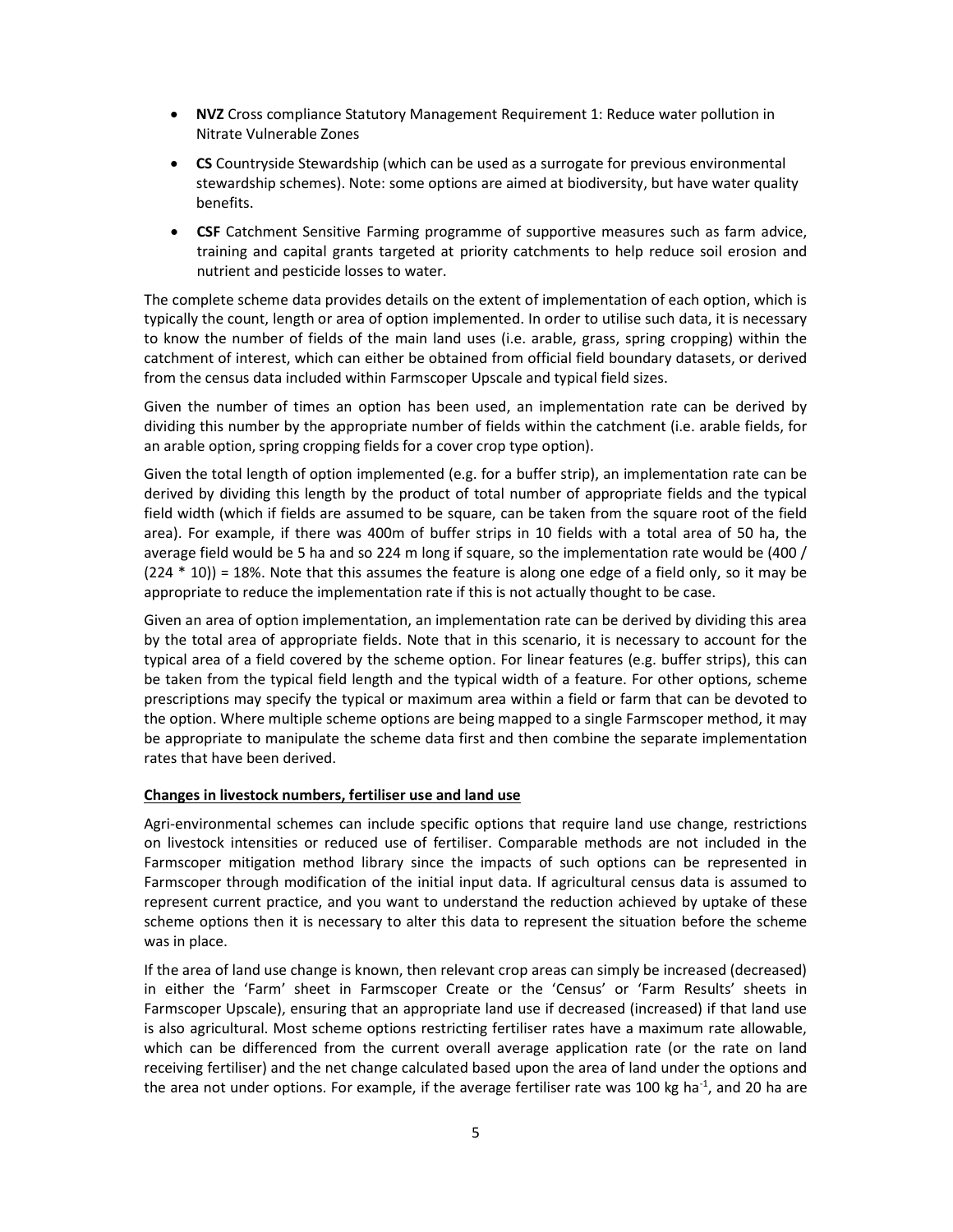restricted to only 50 kg ha<sup>-1</sup>, then the overall rate would drop to 90 kg ha<sup>-1</sup>. Scheme options restricting livestock often have an assumed change in stock intensity used in the calculation of scheme payments, which can be used to determine a change in stock. However, there are a variety of issues than can complicate such calculations, including:

- arable reversion to grassland may result in more grazing livestock within the catchment (with the possibility that the livestock are not owned by the farm);
- reductions in fertiliser use should result in reduced forage production and thus decrease the amount of livestock that can be supported;
- options with maximum fertiliser rates may be on land where fertiliser rates were already below this level;
- stock restrictions in specific fields may simply result in the livestock being located elsewhere on farm and not actually change the amount of stock.

One approach to overcoming these obstacles is by asking, as part of a survey, explicitly what changes in stock numbers and/or fertiliser use have occurred as a result of scheme membership.

# Estimation of Future Implementation Rates

As well as providing information on current implementation, surveys and stakeholder workshops can also be used to inform the methods that could be used in any scenario analysis, and the likely maximum implementation rate of those methods.

Even where a mitigation method is required by current or some potential future regulation, an assumption of 100% compliance with the regulation may not be appropriate.

# Setting Up Implementation Rates in Farmscoper

Farmscoper Evaluate allows for the implementation rate of each mitigation method to be specified. There are three potential ways that this can be done, described below.

# Using the 'Method List' sheet

Implementation rates can be entered directly into the 'Method List' sheet in Farmscoper Evaluate.

# Using the 'Settings-Priors' sheet

If 'Use Prior Implementation Rates' is selected on the 'Method Settings' sheet in Farmscoper Evaluate, the default national rates are used, which are specified as a function of soil type, inside/outside NVZ and farm intensity. The rules for setting the default national rates can be viewed on the 'Settings-Priors' sheet, which is made visible within 'Farmscoper Evaluate' by selecting 'Show Prior Implementation Rates'. The rules for any mitigation method can be edited (changing the initial score by soil type, or altering the NVZ or farm intensity modifier) to make them more appropriate for a catchment being modelled.

#### Using the 'FarmSummary.csv' file (Farmscoper Upscale only)

When one or more catchments are created with the Farmscoper Upscale tool, a list of all the Farmscoper Create files made for the different catchment-farm-NVZ-climate-soil combinations within those catchments is placed in the root of the specified working directory.

When these catchments are then run through Farmscoper Evaluate from the Upscale tool to determine the impacts of mitigation implementation, it reads this 'FarmSummary.csv' file to know which Farmscoper Create files it needs to open. The 'FarmSummary.csv' file also contains a